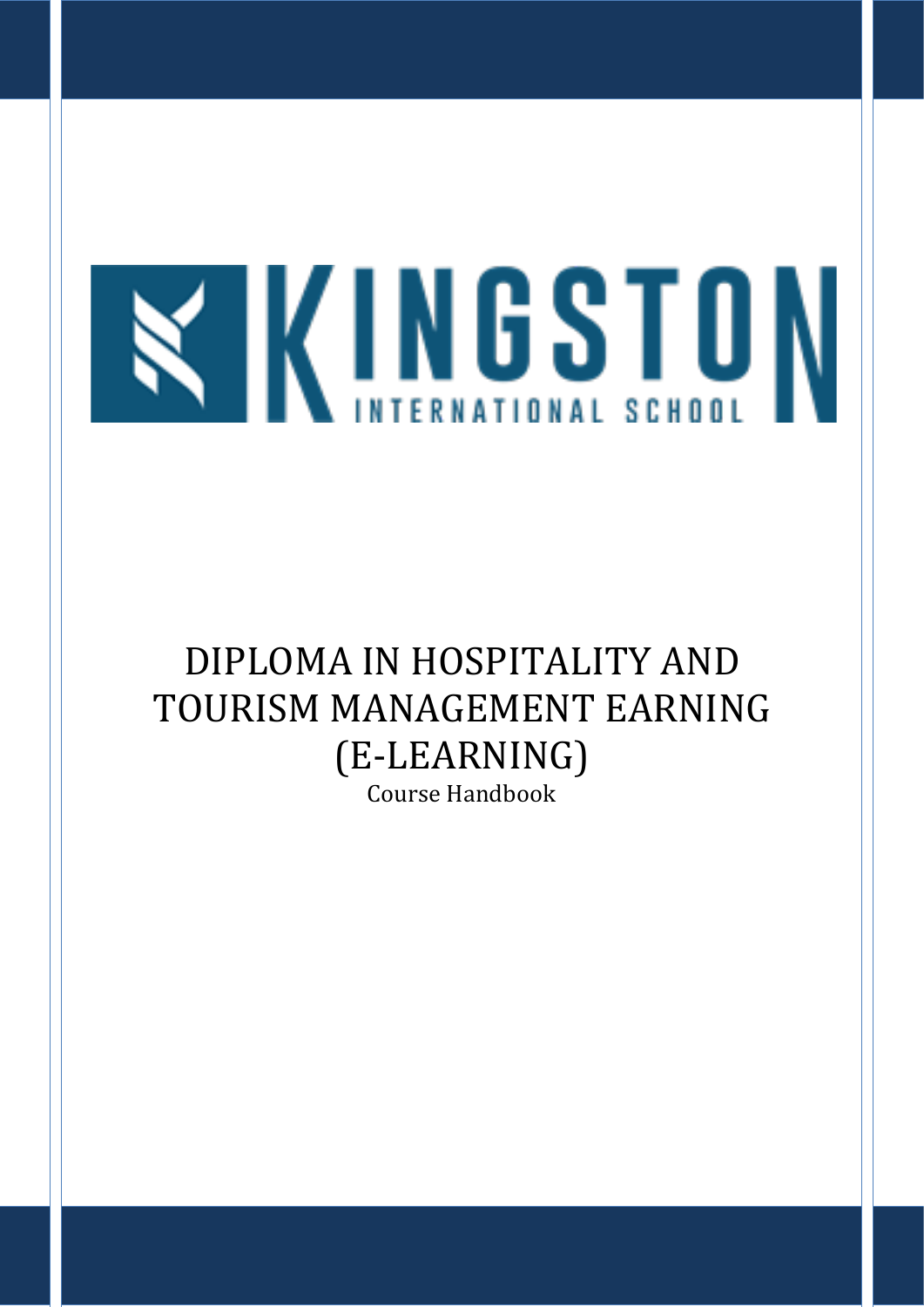

# **Table of Contents**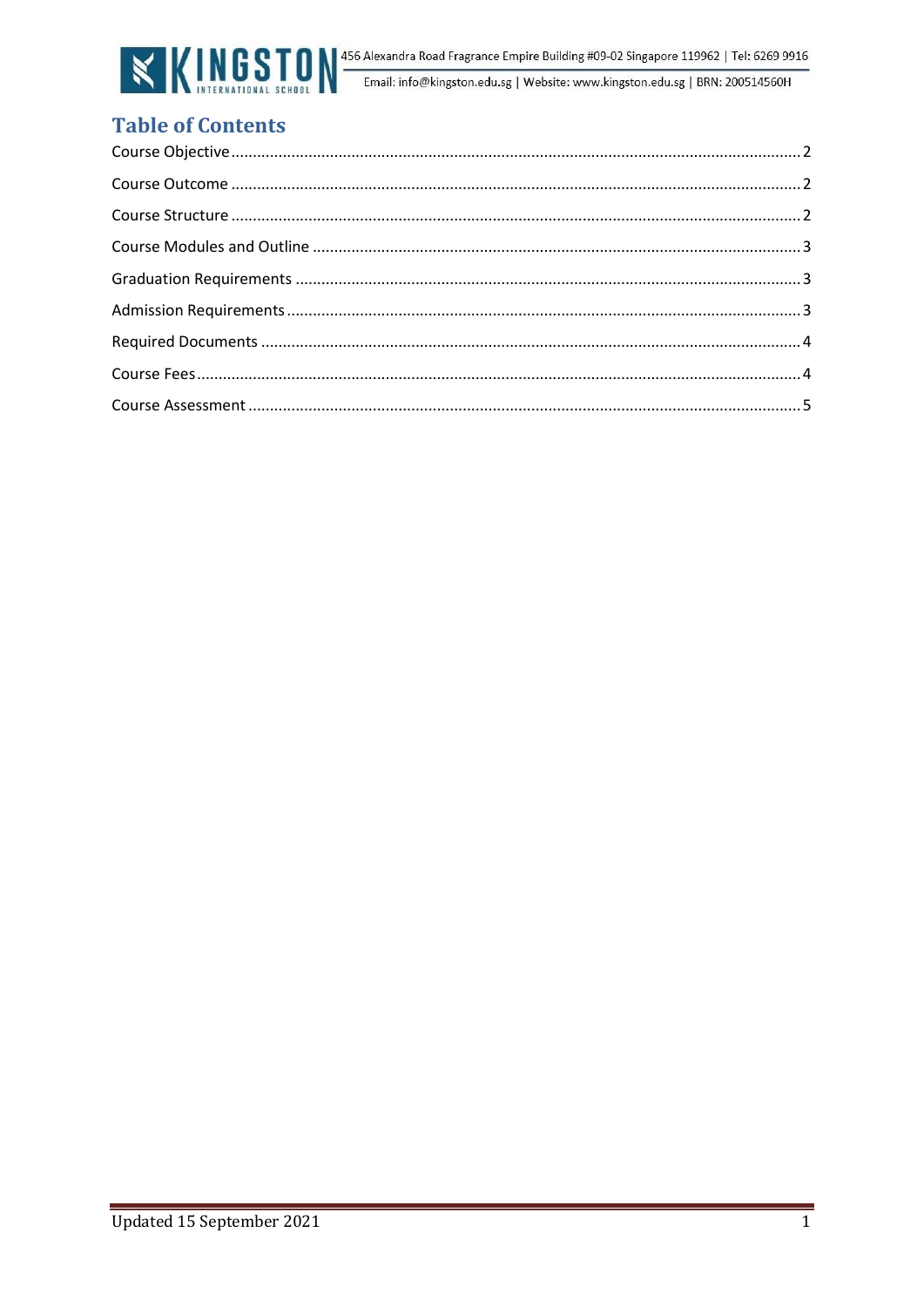

# <span id="page-2-0"></span>**Course Objective**

<span id="page-2-1"></span>The Diploma in Hospitality and Tourism Management (E-Learning) is particularly designed to equip learners with the knowledge and understanding of the operational aspects and key principles of how both industries work. Learners are required to demonstrate interpersonal, self-study and research and presentation skills throughout the qualification.

# **Course Outcome**

<span id="page-2-2"></span>The course combines practical career-based elements with several essential underpinning management disciplines that will be invaluable as the individual's career progresses. The course is therefore an ideal preparation for immediate employment in the sector.

The aims are to provide a qualification that:

- Provide learners with the knowledge and skills that will enable them to progress to Advanced Diploma in hospitality and tourism related studies;
- Provide learners with the necessary theoretical and practical knowledge of hospitality and tourism at the Diploma level and
- Lay the foundation for future professional development.

## **Course Structure**

• **Duration of Study and Contact Hours:**  6 months (Full-time); 3 hours per day, 5 days a week Total Hours: 360 hours

#### • **Modules:**

#### **Four (4) Modules**

- o Customer Service Quality Management
- o Food and Beverage Management
- o Travel and Tourism Management
- o Front Office and Housekeeping Management

#### • **Mode of Teaching:**

Online Delivery via

- o Lecture Sessions
- o Tutorial Sessions
- o Class Discussion
- o E-Learning Applications
- **Teacher to Student Ratio:**  1:80
- **Medium of Instruction:** English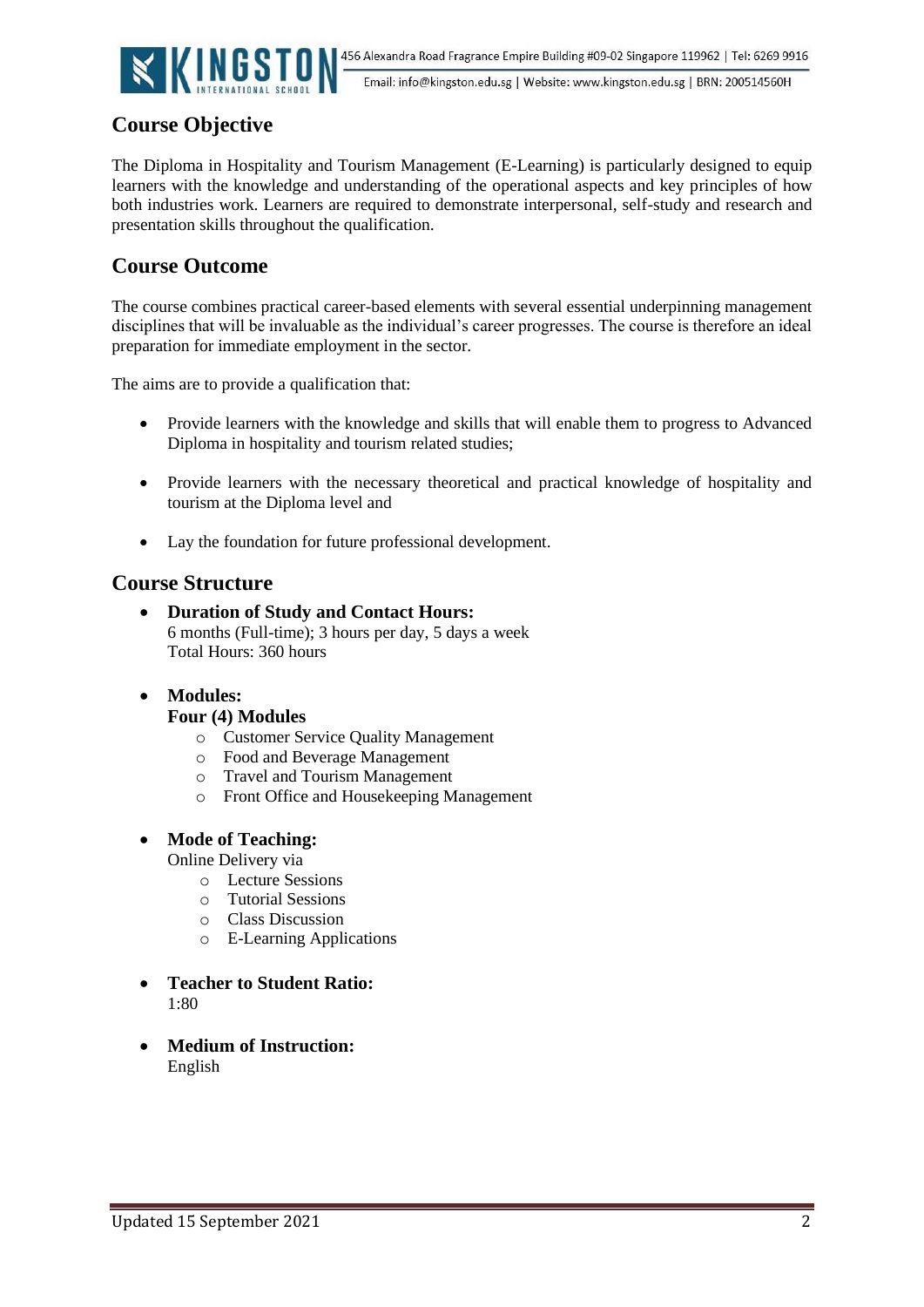

Email: info@kingston.edu.sg | Website: www.kingston.edu.sg | BRN: 200514560H

# <span id="page-3-0"></span>**Course Modules and Outline**

#### <span id="page-3-1"></span>**1) Customer Service Quality Management**

This module covers customer service operations, manage customers' complaints, analyse the effectiveness of customer service and understand the use of quality standards in the hospitality and tourism industry.

#### **2) Food and Beverage Management**

This module introduces the principles of food and beverage operations, develop food and beverage operations, understand food and beverage service, managing purchasing and storage of food and beverages and analyse the effectiveness of food and beverage operations.

#### **3) Travel and Tourism Management**

This module introduces the tourism system, the patterns of domestic and international tourism, understand the travel and tourism services, analyse the tourism sector and anaylse the factors that affects travel and tourism.

#### **4) Front Office and Housekeeping Management**

This module covers front office processes and operations, housekeeping operations and analyse the effectiveness of both the front office and housekeeping operations.

# **Graduation Requirements**

<span id="page-3-2"></span>Students will be awarded the Diploma in Hospitality and Tourism Management (E-Learning) if they achieve at least a Pass grade in all 4 modules of the course and has a minimum of 90% of attendance rate for the whole duration of the course.

Students who successfully completed the Diploma in Hospitality and Tourism Management (E-Learning) can progress onto the Advanced Diploma qualifications in Hospitality and Tourism studies.

## **Admission Requirements**

**Age Requirement:** Minimum 18 years of age

**Language Requirements:** Minimum C6 in English Language for GCE 'O' Level or regional equivalent

#### **Academic Requirements:**

Minimum 3 GCE O Level credits (minimum C6 in any 3 subjects) or NITEC (in any field) or regional equivalent

#### **Mature Candidates:**

- Are 30 years and above at the time of registration; and
- Have at least 8 years of verifiable working experience; and
- Provide a detailed resume with contact details of past and present employers

<span id="page-3-3"></span>All applicants are subjected to the School's assessment of eligibility for entry into the programme.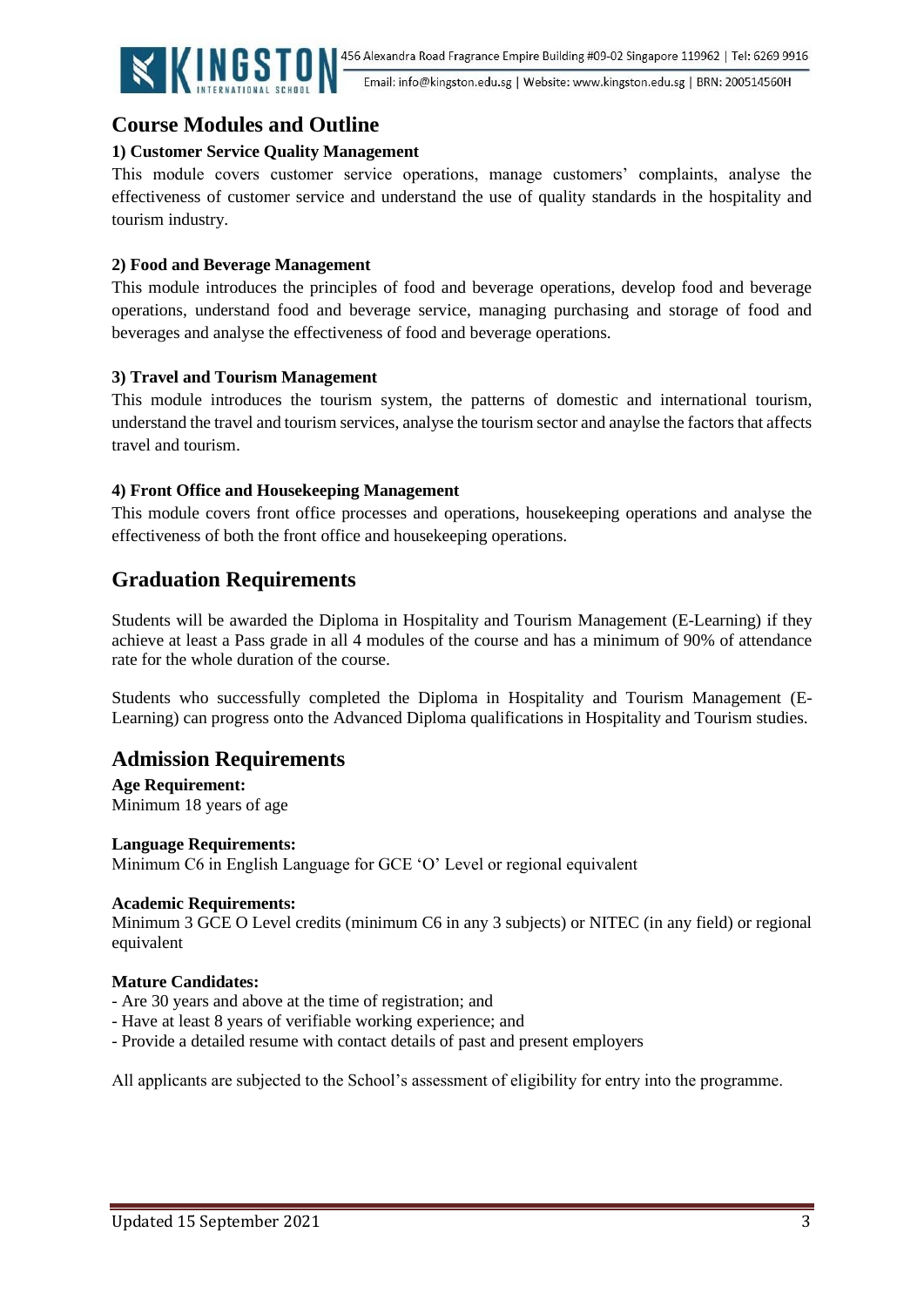

# **Required Documents**

- 1. Application Form
- 2. Passport Photocopy of Applicant
- 3. Certified Copy of Highest Qualification Certificates and Transcripts
- 4. 2 Passport Size Photograph
- 5. CV (For Mature Candidates)

# <span id="page-4-0"></span>**Course Fees**

| <b>Course Fees</b>               | Price (SGD\$) |
|----------------------------------|---------------|
| <b>Tuition Fees</b>              | 1,990         |
| <b>Examination Fees</b>          | 360           |
| <b>Course Material Fees</b>      | 250           |
| <b>School Administration Fee</b> | 100           |
| Fee Protection Scheme            | 100           |
| <b>Total Course Fees Payable</b> | 2,800         |

| <b>Miscellaneous Fees</b>                             | Price (SGD\$) |
|-------------------------------------------------------|---------------|
| *Student Pass Renewal Processing Fees                 | <b>200</b>    |
| School Application Fees (Non-refundable)              | 300           |
| *Medical Check-Up                                     | 50            |
| Re-Mark Examination Fee / Certificate Reprint         | 150           |
| Re-Examination Fee / Late Entry Exam Fee (per module) | 100           |
| Late Payment Fee (per month)                          | 50            |
| Physical Certificate and Courier fee                  | 50            |

\*Not applicable for E-learning courses